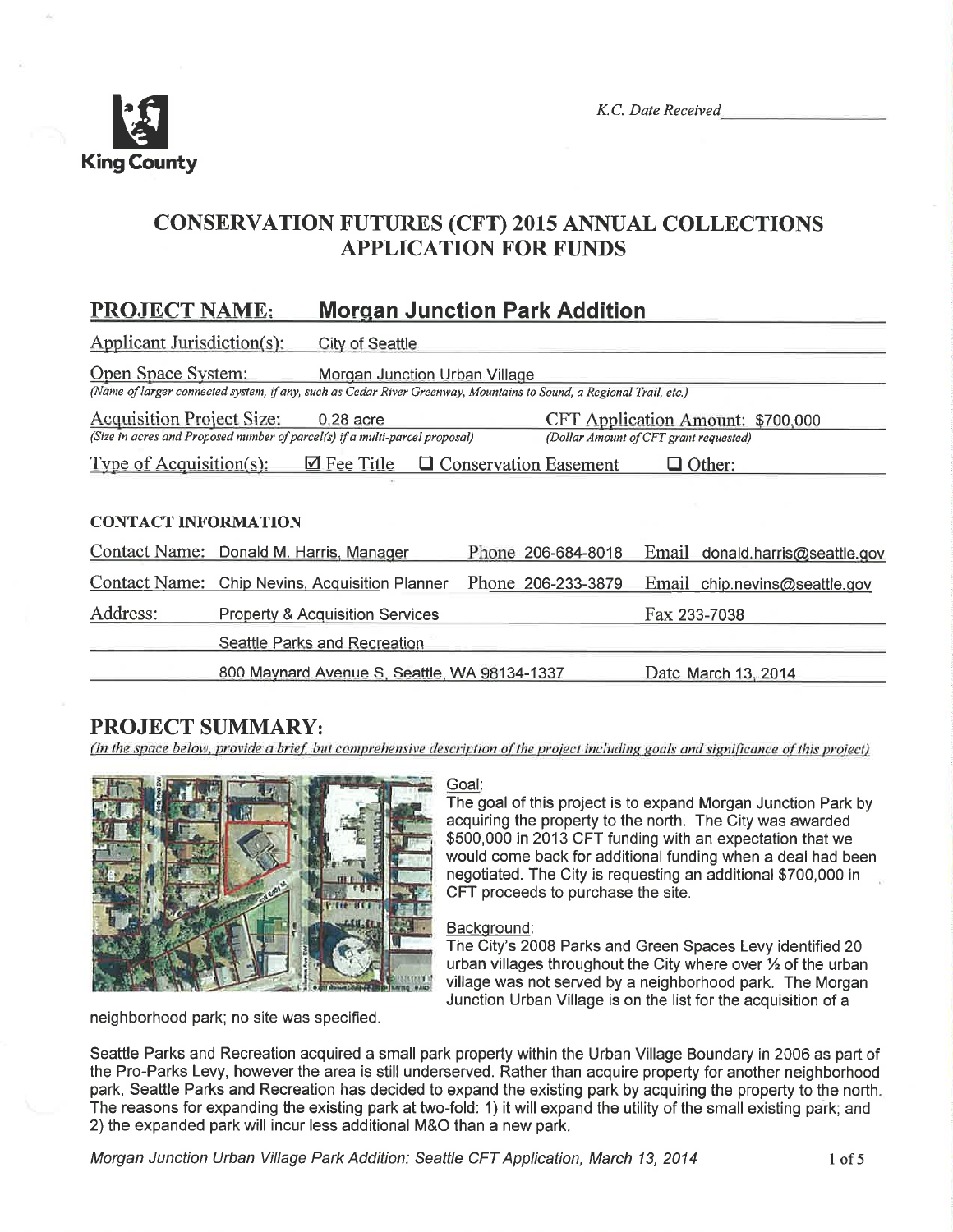# I. OPEN SPACE RESOURCES

Please review the attached evaluation criteria. For the **proposed acquisition parcel(s)**, please mark those criteria that apply and thoroughly, yet succinctly, describe in the space below how the proposed acquisition satisfies each marked criteria. Please clearly describe how these criteria might be met at a landscape level, and how they apply to individual parcels. If restoration is part of the plan, please briefly describe the current condition and the hoped for restored condition that is the goal of the acquisition.

- 
- $\Box$  A. Wildlife habitat or rare plant reserve  $\Box$  E. Historic/cultural resources  $\Box$  B. Salmon habitat and aquatic resources  $\Box$  F. Urban passive-use natural area/greenbelt  $\Box$  B. Salmon habitat and aquatic resources
- 
- 



- 
- 
- **tracks** C. Scenic resources E G. Park/open space or natural corridor addition **D.** Community separator E E G. Passive recreation opportunity/unmet needs
	- $\boxtimes$ H. Passive recreation opportunity/unmet needs

G. The acquisition of the adjacent property and subsequent completion of park development will significantly enhance the functionality of Morgan Junction Park by more than doubling the size and augmenting the elements constructed in the first phase of park development.

H. To paraphrase a recent report on Seattle's Comprehensive Plan, the Seattle approach to growth management attempts to balance two ideas. "One is that the City will continue to grow... the second is that the City should manage this growth... in a way that will allow future generations to prosper."

The Comprehensive Plan sets goals of "1) at least one acre of usable open space for every 1,000 households within urban villages and 2) open space within an eighth of a mile of residents" in Urban Villages.

The Morgan Junction Residential Urban Village remains significantly deficient in parks and open space available to its residents and workers. The acquisition of the adjacent parcel will increase the functionality of the park for these residents and workers beyond the relatively modest increase in park area. ln addition it will bring the total park size over 10,000 sf and thus officially fill a gap in our park system.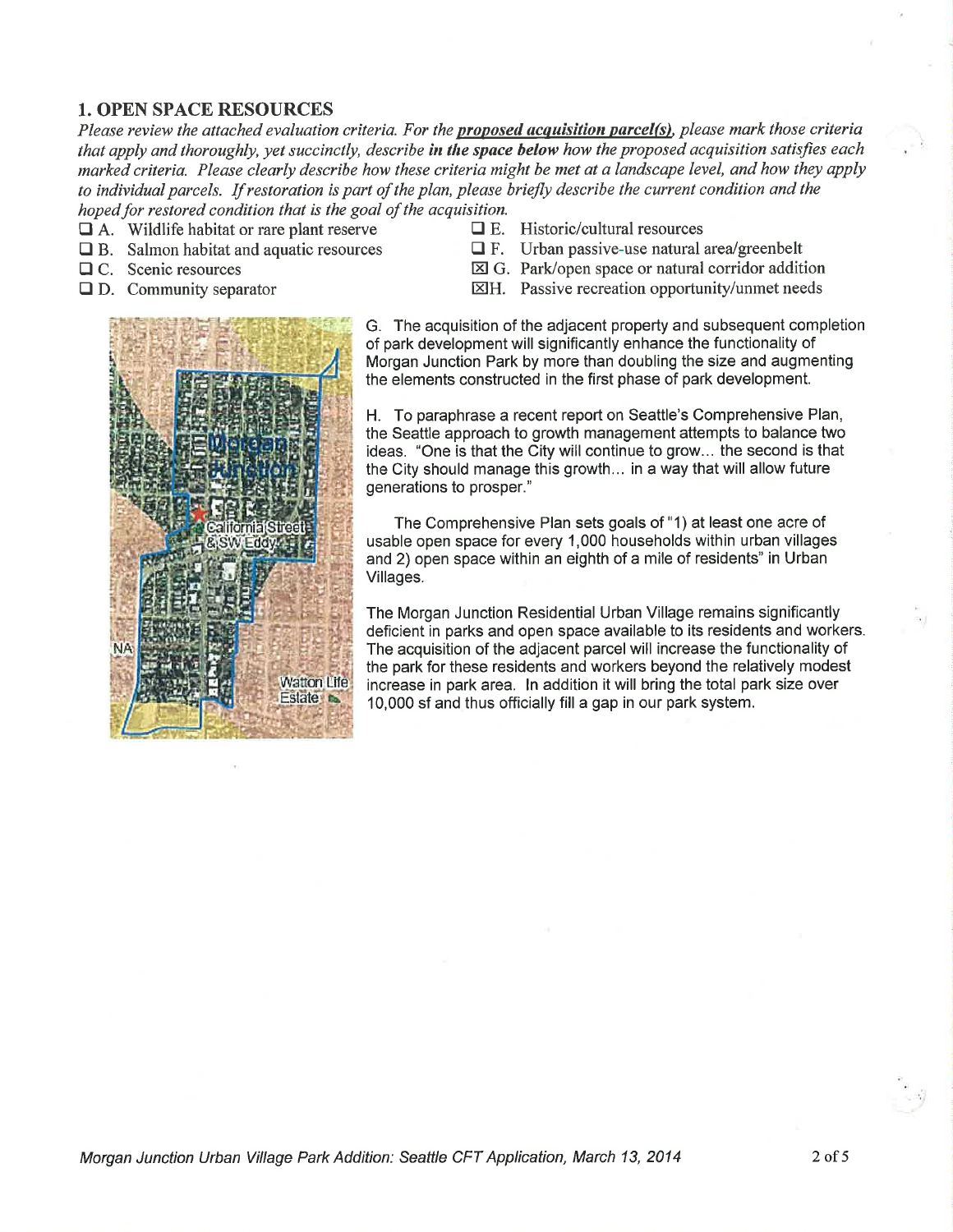## 2. ADDITIONAL FACTORS

For the **proposed acquisition parcel(s)**, please mark all criteria that apply and thoroughly, yet succinctly, describe in the space below how the proposed acquisition satisfies each marked criteria.

- $\Box$  A. Educational/interpretive opportunity
- EB. Threat ofloss ofopen space resources
- ElC. Ownership complexity/willing seller(s)/ownership interest proposed
- $\boxtimes$ D. Partnerships Describe any public or private partnerships that will enhance this project
- EE. Is the property identified in an adopted park, open space, comprehensive, or community plan?
- $\Box$  F. Transferable Development Credits (TDC) participation
- B. Multifamily zoning and housing starts have put pressure on owners of vacant or underdeveloped parcels to sell, threatening the loss of unassembled properties that might serve as park sites. The current owner wants to sell the property and if the City does not acquire it now it will be developed into multi-family housing.
- C. The City and the owner have finally come to an agreement in principal. Many of the details still need to be worked out, we have come to an agreement about property value and clean-up costs of the property (former gas station and current dry cleaner).
- D. Representatives of the Morgan Junction Community Association worked with Seattle Parks with the original acquisition and have formed a "friends of Morgan Junction Parks group in support of parks and open space in the urban village.
- E. The Morgan Junction neighborhood plan, recognized by City Council Resolution 29917, includes the following language that supports park site acquisition:

"The Morgan Planning Area and Urban Village do not meet the goals for a residential urban village set forth in the 1994 Seattle Comprehensive Plan and the 1993 Parks and Recreation Comprehensive Plan. These goals stipulate a minimum of 1/3 acre of open space per 100 residents, accessible open space for neighborhood parks and./or village commons, and a community garden. Thus it was a high priority of the Parks and Open Space Committee to meet these goals by developing a strategy to provide additional "Breathing Room' in the Morgan Junction neighborhood, particularly in the business district and in residential area where open space is lacking."

Goal 1: "Pursue future open space acquisition through purchase, donation, or land trade to provide additional 'Breathing Room' in the Morgan Junction neighborhood."

Policy 1.1: "Achieve 1994 Seattle Comprehensive Plan and 1993 Department of Parks and Recreation Comprehensive Plan goals for a residential urban village, including a minimum of 113 acre of open space per 100 residents... "

Policy 1.2: "Provide additional open space within the Morgan Junction business district."

Policy 1.3: "Add open space to residential areas of the neighborhood that currently lack green space or 'breathing room."'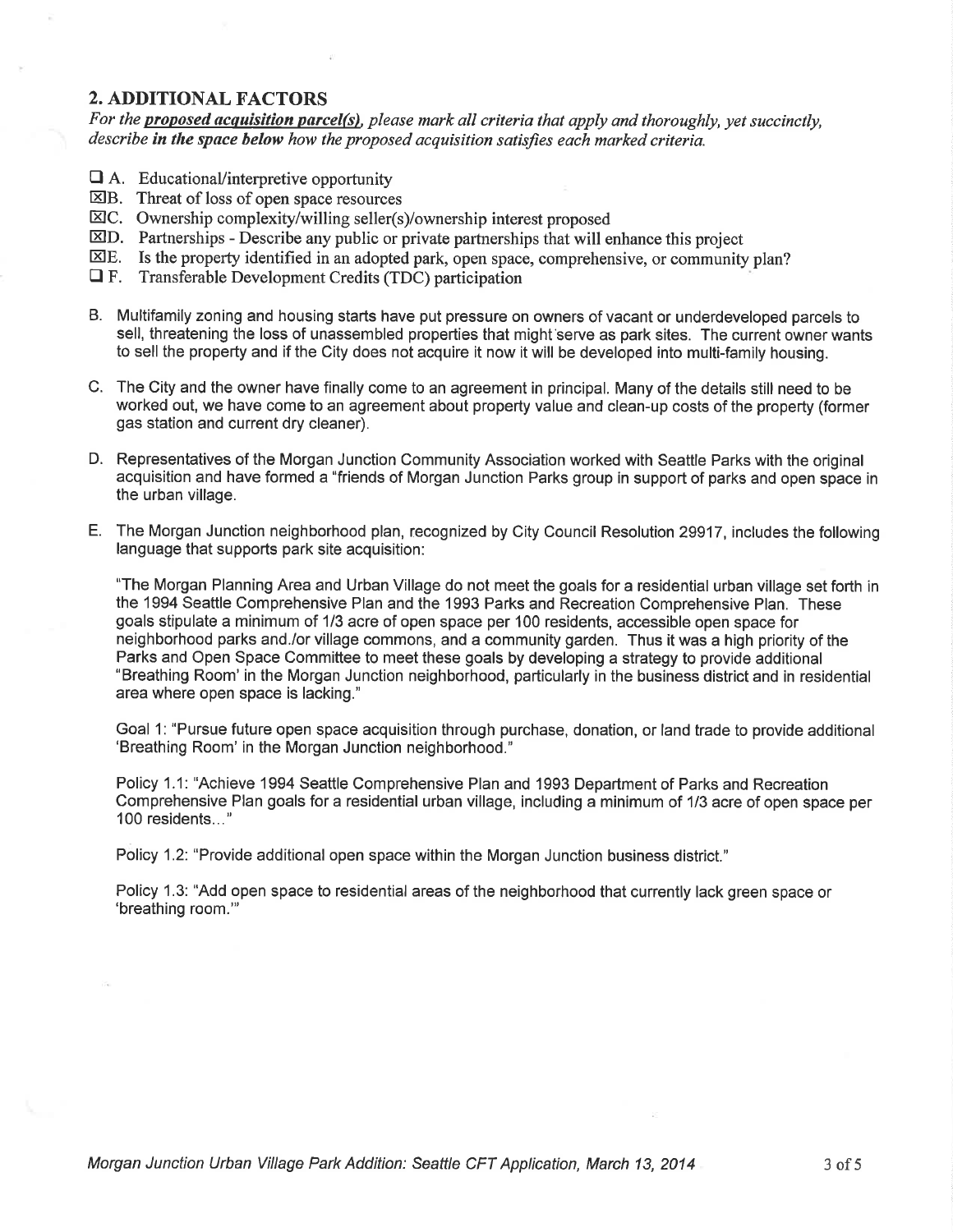#### 3. STEWARDSHIP AND MAINTENANCE

How will the property be stewarded and maintained? Does the property lend itself to volunteer stewardship opportunities? How will ongoing stewardship and maintenance efforts be funded?

The property will be temporarily "land-banked" until development funding is available. In August 2014, the City will put the formation of a Metropolitan Park District (MPD) on the ballot. lf approved, the MPD will provide development and stewardship funding for the property.

When the property is developed it will be integrated to the existing park and stewarded and maintained by the Seattle Parks and Recreation. As noted in 2 (D) above, the Morgan Junction Community Association is interested in increasing open space in the Morgan Junction Urban Village.

### 4. PROJECT BUDGET

| 1) TOTAL CFT APPLICATION AMOUNT <sup>a</sup> | CFT: \$700,000 |
|----------------------------------------------|----------------|
| 2) TOTAL PEL APPLICATION AMOUNT <sup>b</sup> | <b>PEL:</b>    |

 $^a$ Allowable CFT acquisition costs (Ordinance 14714): The disbursement of funds shall be made only for capital project expenditures that include costs of acquiring real property, including ínterests in real property, and the following costs: the cost of related relocation of eligible occupants, cost of appraisal, cost of appraisal review, costs of title insurance, closing costs, pro rata real estate taxes, recording fees, compensating tax, hazardous waste substances reports, directly related staff costs and related legal and administrative costs, but shall not include the cost of preparing applications for conservation futures funds.<br><sup>b</sup>King County projects only, if applicable.

#### Estimation of property value:

Briefly note how land values have been estimated (i.e., appraisal, property tax assessment, asking price, letter of value or other means).

MAI Appraisal

| <b>PROJECT COSTS</b>                                   | <b>ESTIMATED DOLLAR AMOUNT OR RANGE</b> |  |  |
|--------------------------------------------------------|-----------------------------------------|--|--|
| Total property interest value                          | \$2,400,000                             |  |  |
| Title and appraisal work                               |                                         |  |  |
| Closing, fees, taxes                                   |                                         |  |  |
| Relocation                                             |                                         |  |  |
| Hazardous waste reports                                |                                         |  |  |
| Directly related staff, administration and legal costs |                                         |  |  |
| <b>Total Project Costs (CFT and other funds)</b>       | \$2,400,000                             |  |  |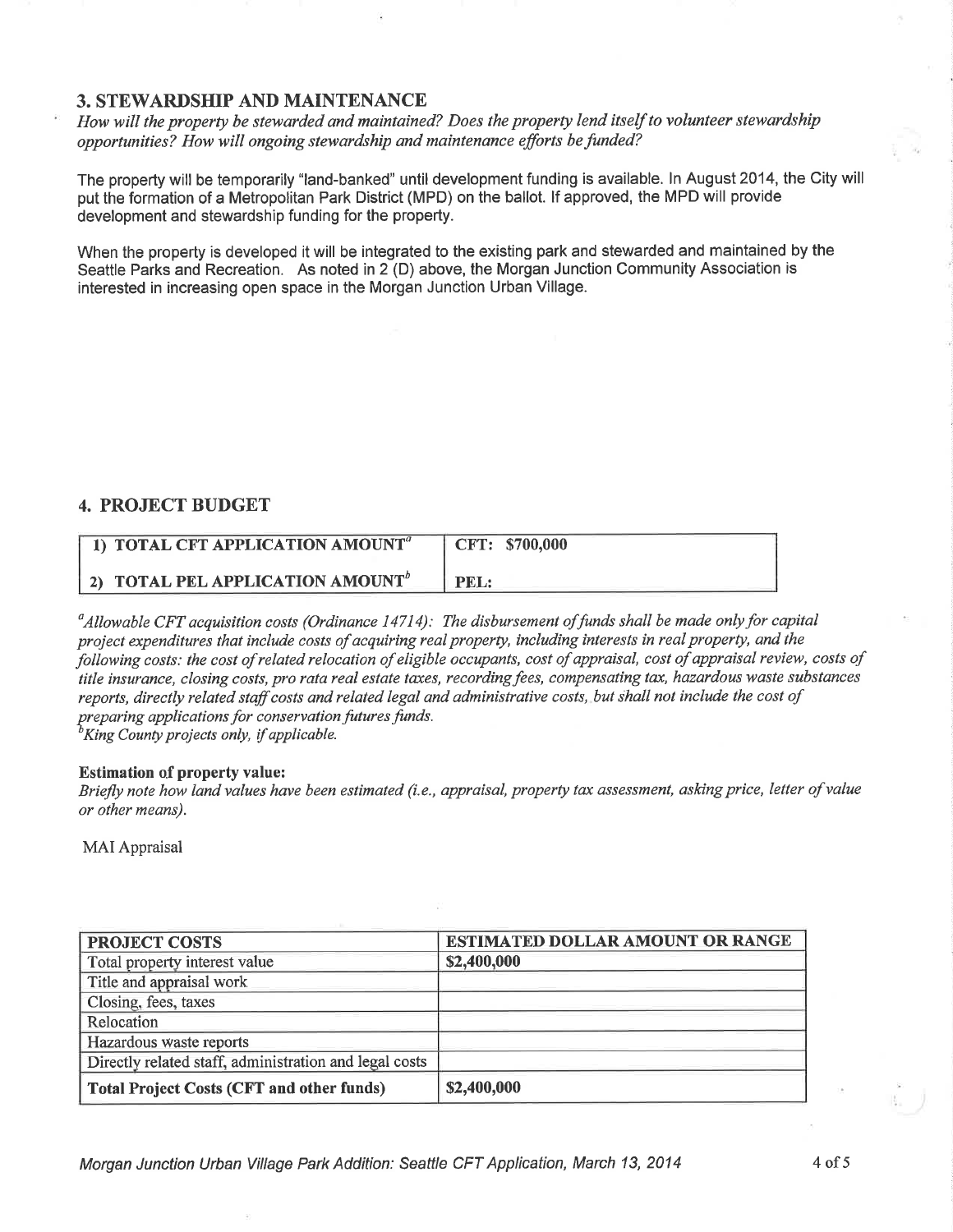| <b>MATCHING FUNDS: Existing Sources</b><br>(CFT can only provide a maximum of 50% of anticipated<br>project costs) | <b>DATE</b><br>(Expended or Committed) | <b>DOLLAR AMOUNT</b><br>(Expended or Committed) |
|--------------------------------------------------------------------------------------------------------------------|----------------------------------------|-------------------------------------------------|
| Parks & Green Spaces Levy, Neighborhood park<br>acquisition subcategory                                            |                                        | \$1,200,000                                     |
| 39                                                                                                                 |                                        |                                                 |
|                                                                                                                    |                                        |                                                 |
| <b>Total CFT Funds Previously Received</b><br><b>This Project</b>                                                  |                                        | \$500,000                                       |
| <b>Total Matching Funds and Past CFT Funds</b><br><b>Currently Identified</b>                                      |                                        | \$1,700,000                                     |
| <b>Unidentified Remaining Match Need</b>                                                                           |                                        | \$0                                             |

Unidentified remaining match need: What funds are anticipated and what is the time frame? Please briefly discuss how the unidentified remaining match need above will be met.

None

 $\bullet$ 

# 5. IN-KIND CONTRIBUTIONS FROM PARTNERSHIPS

| <b>Brief Activity Description</b>                         | <b>Dollar Value of</b><br><b>In-kind</b><br><b>Contribution</b> | <b>Status</b><br>(Completed or Proposed) | <b>Activity Date Range</b><br>(Completion Date or Proposed<br>Completion Date) |
|-----------------------------------------------------------|-----------------------------------------------------------------|------------------------------------------|--------------------------------------------------------------------------------|
| See earlier discussions of<br>Stewardship and Maintenance | None claimed                                                    |                                          |                                                                                |
|                                                           |                                                                 |                                          |                                                                                |
|                                                           |                                                                 |                                          |                                                                                |
|                                                           |                                                                 |                                          |                                                                                |
| <b>TOTAL</b>                                              | None claimed                                                    |                                          |                                                                                |

6. ATTACHED MAPS (*Iwo maps are now required: 1) site map and 2) general location map; you* may also include one additional map, aerial photo or site photo)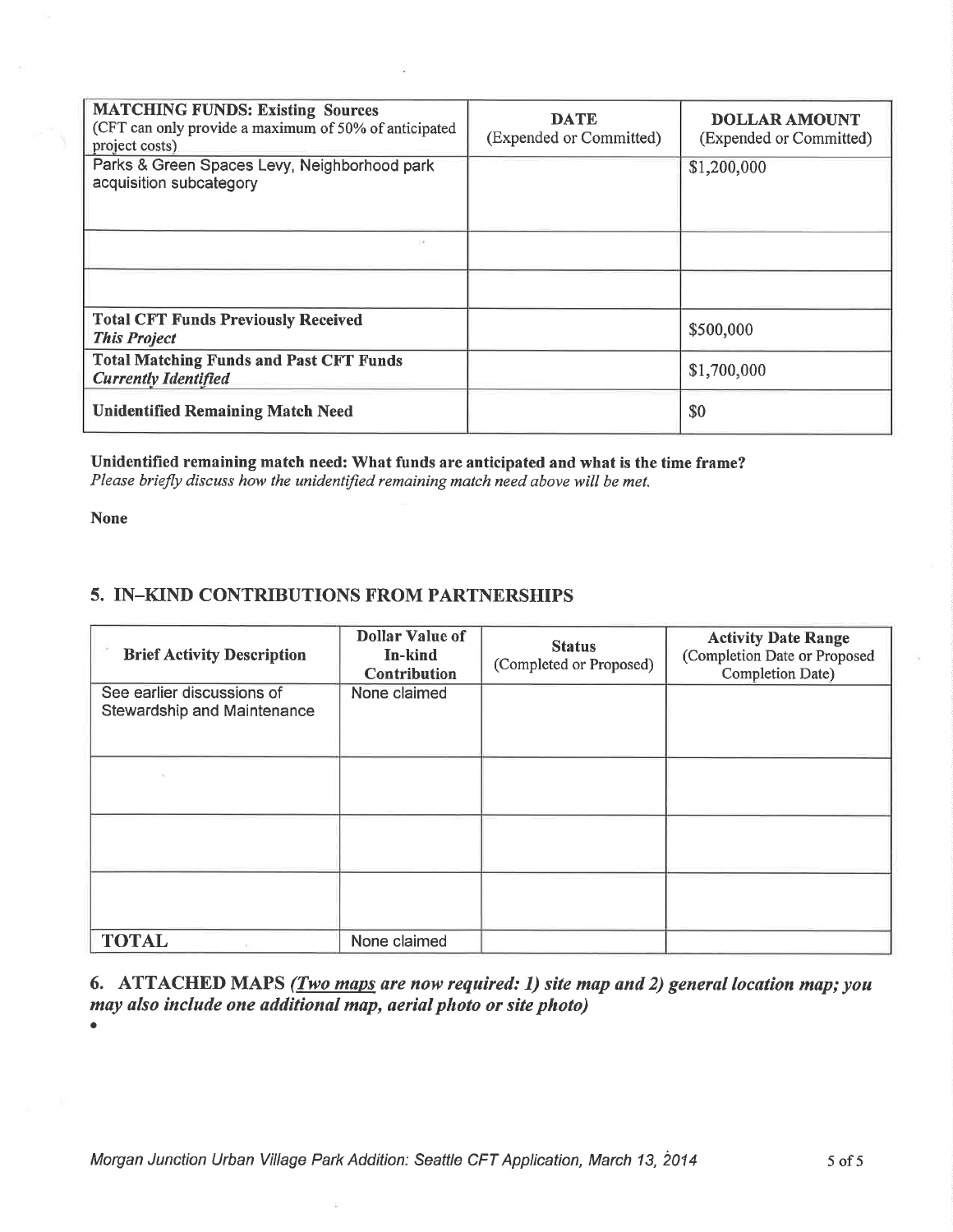

 $\pm 1$